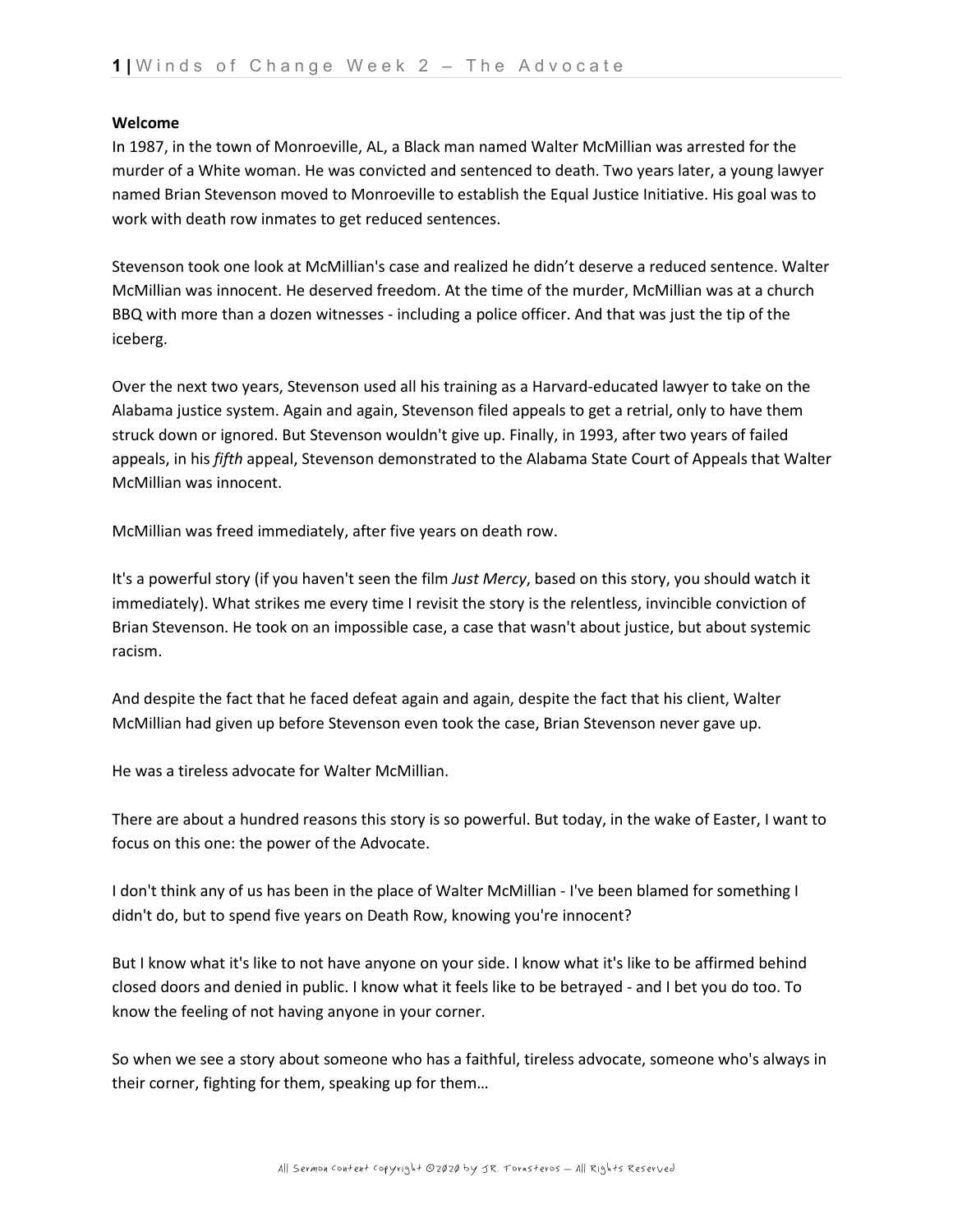Wow. It speaks to the deep needs of our spirits. To be seen. To be known. To be loved. To be advocated for.

It shouldn't surprise us that God seeks to meet such a deep need in us. And yet we struggle to believe that God is our advocate. If anything, we believe we need to be saved *from* God, that we need an Advocate between us and God.

But as we'll see, we do have an Advocate. Not one who protects us from God, but God *as our Advocate*. God is in our corner, fighting for us. Defending us. Healing and transforming us.

## **Message**

Last Sunday was Easter, when we gathered to celebrate Jesus' resurrection from the dead. Our Easter story ended last week with Jesus appearing to the disciples when they were hiding in a room, afraid to go outside.

That Sunday evening the disciples were meeting behind locked doors because they were afraid of the Jewish leaders. Suddenly, Jesus was standing there among them! "Peace be with you," he said. As he spoke, he showed them the wounds in his hands and his side. They were filled with joy when a saw the Lord! Again he said, "Peace be with you. As the Father has sent me, so I am sending you." Then he breathed on them and said, "Receive the Holy Spirit." -- John 20:19-22

Jesus breathes on them, giving them the Holy Spirit. This is a powerful image - in both Greek and Hebrew, the word "Spirit" can also man 'wind' or 'breath'. John imagines the Holy Spirit as the very breath of Jesus, filling us with Jesus' own life and power.

So during this season following Easter, we're going to explore what a life lived in the power of the Holy Spirit looks like. Where does a life whose sails are filled with God's divine wind take us? What does it mean to have the Holy Spirit's divine power transforming us?

We're going to begin today with a promise that might catch us off guard. Before we get there, though, indulge me in a question: have you ever just wished you were one of the people who got to actually *hang out* with Jesus on Earth? When you have a difficult theological question, or when you're suffering, or when you just can't seem to *get* a life of faith, how amazing would it be to just be able to ask the real deal? How much easier would it be to believe if we got to hang out *with the actual guy?*

It's a fair question, and on the surface, it makes a lot of sense.

The problem is that the actual behavior of the people who *did* get to spend quite a lot of time with Jesus doesn't bear that out. The disciples were frequently confused by Jesus' teachings. They couldn't do much without him present. And, as the Easter story reminds us, nearly every single one abandoned him, betrayed him or denied him rather than follow him to the cross.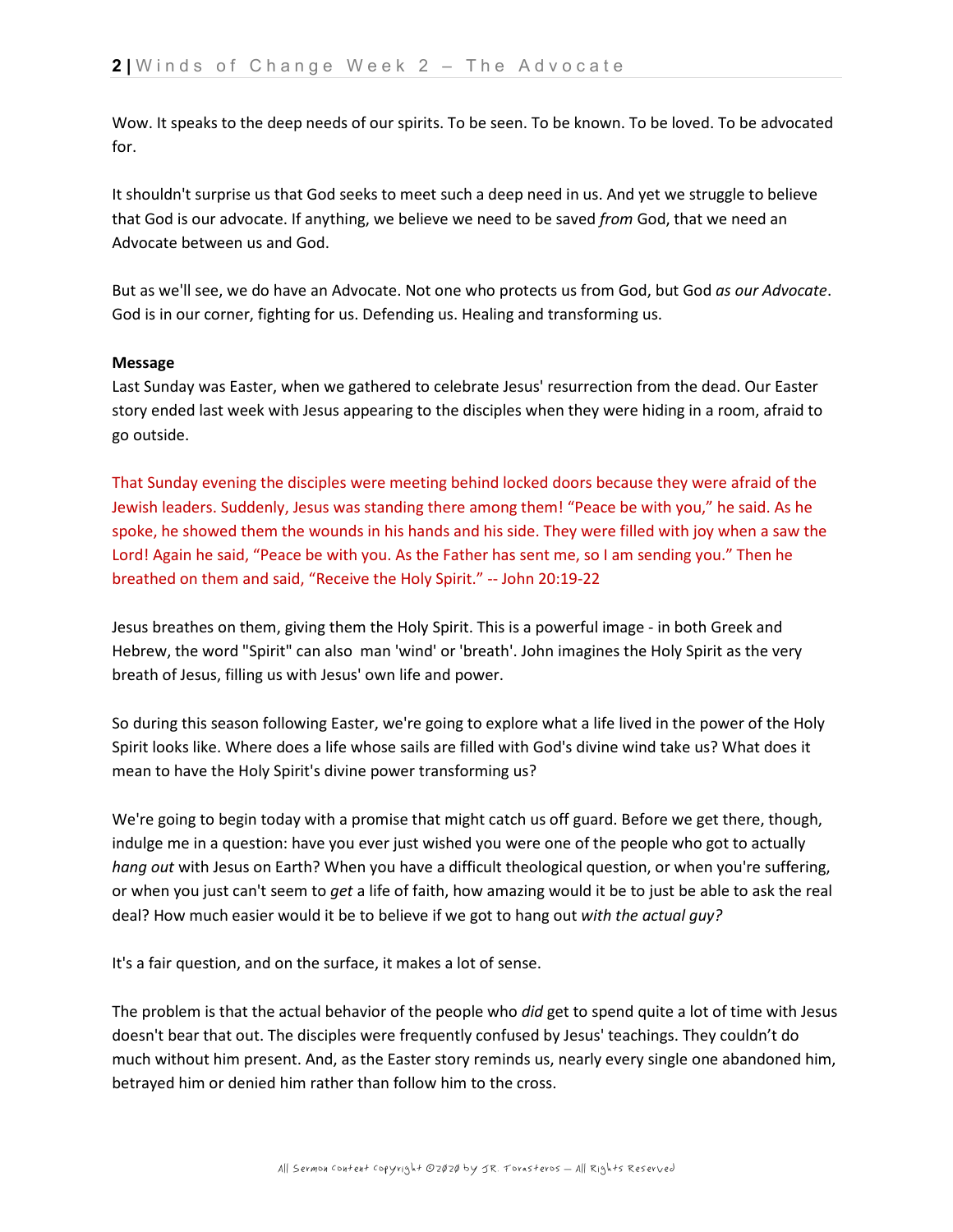So it doesn't actually seem that being face-to-face with Jesus was the fix-all we imagine it to be. Jesus was unpredictable, mysterious, confounding and challenging in person.

[Scripture Slide] Of course, that didn't keep the disciples from wanting to keep Jesus with them. Turn with me to John 14. This section of John's Gospel is called the Farewell Discourse, and it takes place after the Last Supper, before Jesus is arrested. These are Jesus' parting words to his disciples.

He's warned them he's about to be taken from them, and they don't understand that he's about to be arrested and killed. But in the midst of their worry, Jesus promises them that, even when he's gone, they won't be alone. They don't know it yet, but he's talking about the Holy Spirit - the same Spirit he is going to give them that Easter evening.

So let's read together, and hear exactly what Jesus says is so good about the Spirit:

I will ask the Father, and he will give you another Advocate, who will never leave you. He is the Holy Spirit, who leads into all truth. The world cannot receive him, because it isn't looking for him and doesn't recognize him. But you know him, because he lives with you now and later will be in you. No, I will not abandon you as orphans—I will come to you. Soon the world will no longer see me, but you will see me. Since I live, you also will live. When I am raised to life again, you will know that I am in my Father, and you are in me, and I am in you. -- John 14:16-20

When Jesus promises the Holy Spirit, he refers to the Spirit as the "Advocate" - it's the Greek word *paraclete*. This was a legal term - it literally means "to be called alongside" and it referred to a person in a court case who was called as a witness on behalf of the defendant. A person who lent their expertise or credibility to the defense of the person on trial.

So Jesus is promising to send someone in his place (notice he calls the Spirit *another* Advocate - they share the same work). We won't be left alone. We'll have an Advocate who speaks for us, who defends us, who testifies to the truth.

Now, it's easy to imagine, hearing this language, that the Holy Spirit is defending us in God's courtroom. After all, how many of us have grown up with images of God as the judge of the universe, watching carefully to see if we're good or bad, and ready to hand down judgment. So we hear Jesus promise the Holy Spirit using this courtroom metaphor - an Advocate who will defend us, and we leap immediately to defending us from God.

But in John's Gospel, God is not a judge but a savior. He tells us as much in that famous passage we love to hold up at baseball games - John 3:16:

This is how God loved the world: He gave his one and only Son, so that everyone who believes in him will not perish but have eternal life. God sent his Son into the world not to judge the world, but to save the world through him. -- John 3:16-17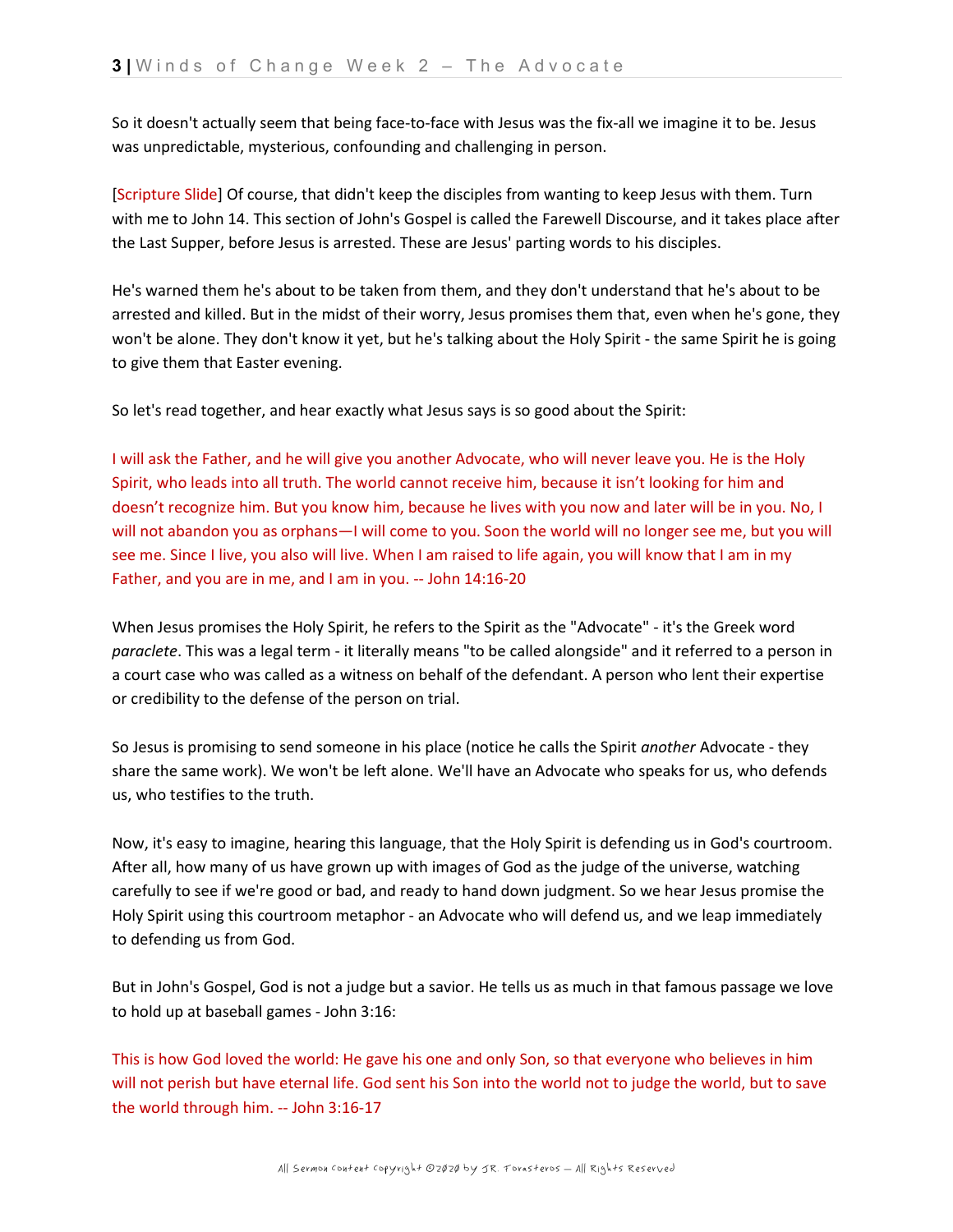When John's Jesus talks about us needing an advocate, it's not to save us from God. Jesus shows us who God really is - our loving savior who rescues us, not condemns us. No, in John's Gospel it's the World those anti-life, anti-faith forces that put Jesus on trial - *they* are who put us on trial. Jesus warns us that, should we follow his command to love each other as he loves us, should we choose to live a life that insists on valuing others above ourselves, that resists systems that reduce people to profit margins - if we don't fall in line, we'll face persecution. We'll face questions.

Why are we different? Who is this God we serve?

Haven't we all been there? In a difficult spiritual conversation? A work friend who is a skeptic. A family member who sees us at our worst and wonders how we can call ourselves Christians. A friend who was hurt by the church. Or one who's studied a lot more than we have and has questions we can't answer.

There are all kinds of reasons we need an Advocate. And that's exactly what Jesus promises. Yes, it's true Jesus is not bodily with us. We can't give him a high five. We can't ask him to explain that parable (like the disciples did). We can't tap him in to do a miracle we can't seem to manage.

But Jesus didn't leave us alone. He sent us an Advocate. Someone who goes to bat for us, who teaches us.

This, Jesus says, is who the Holy Spirit is. Back in chapter 14, skip down to verse 24, where Jesus reiterates this idea:

What I am telling you is from the Father who sent me. I am telling you these things now while I am still with you. But when the Father sends the Advocate as my representative—that is, the Holy Spirit—he will teach you everything and will remind you of everything I have told you. -- John 14:24-26

The Holy Spirit will 'teach us everything'. Which is a pretty amazing claim. The Holy Spirit is the one who teaches us, who reveals the way of Jesus to us. The Spirit reminds us what Jesus told us.

Y'all… this is huge. Because if we didn't have the Holy Spirit, then faith would be a lot like history. We're reading about things that happened, people who did things, but they're dead and gone, and we're making our best guesses. Which isn't a slight at historians. They're amazing and do amazing work! But how many historians wish they could actually *meet* the people they study?

That's the difference with Jesus: though he ascended to heaven, he didn't leave us alone. He sent us the Holy Spirit - the third member of the Holy - to live with us and within us. To continue to teach us.

It's a little bit like taking a test on the Civil War with Abraham Lincoln sitting next to you feeding you answers.